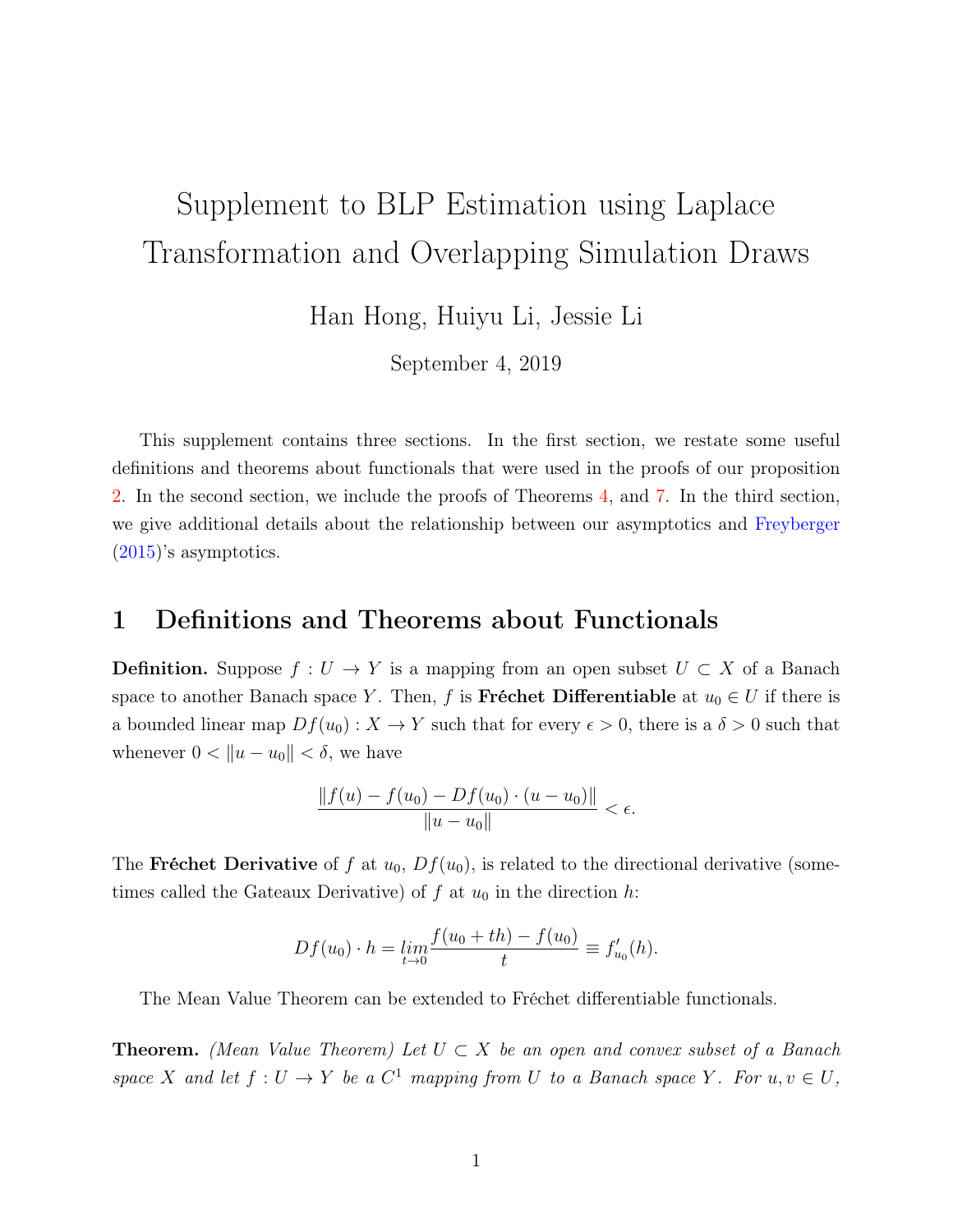<span id="page-1-0"></span>assume  ${(1 - t)u + tv|t ∈ [0, 1]} ⊂ U$ . Then,

$$
f(v) - f(u) = \int_0^1 Df((1-t)u + tv)dt \cdot (v - u)
$$
  
=  $Df(u) \cdot (v - u) + \int_0^1 (Df((1-t)u + tv) - Df(u))dt \cdot (v - u).$ 

**Corollary.** (Intermediate Value Theorem) Let  $U \subset X$  be an open convex subset of a Banach space X and let  $f: U \to \mathbb{R}$  be  $C^1$  map. For all  $u, v \in U$ , there exists a  $c = (1-t)u + tv$  for some  $t \in [0, 1]$  such that  $f(v) - f(u) = Df(c) \cdot (v - u)$ .

## 2 Additional Proofs of Theorems

#### 2.1 Proof of Theorem [4](#page-0-0)

Proof. First we will show stochastic equicontinuity. Recall that the implicit function theorem applied to  $s(\hat{\delta}, X, \hat{F}; \theta) = S$  implies that  $\hat{\delta}(\theta)$  is a continuously differentiable function of  $\theta$ . By the intermediate value theorem, there exists  $\theta^* \in [\theta, \theta_0]$  such that  $\hat{\delta}_t(\theta) - \hat{\delta}_t(\theta_0) = \frac{\partial \hat{\delta}_t(\theta^*)}{\partial \theta} (\theta - \theta_0)$ . It follows that

$$
\begin{split} &\left\|\hat{\gamma}\left(\theta\right)-\hat{\gamma}\left(\theta_{0}\right)-\left(\gamma\left(\theta\right)-\gamma\left(\theta_{0}\right)\right)\right\| \\ &=\left\|\frac{1}{T}\sum_{t=1}^{T}\left\{Z_{t}\left(\hat{\delta}_{t}\left(\theta\right)-\hat{\delta}_{t}\left(\theta_{0}\right)-\left(X_{t}'\theta_{1}-X_{t}'\theta_{0,1}\right)\right)\right\}-\min_{T,R\rightarrow\infty}\frac{1}{T}\sum_{t=1}^{T}E\left[Z_{t}\left(\hat{\delta}_{t}\left(\theta\right)-\hat{\delta}_{t}\left(\theta_{0}\right)-\left(X_{t}'\theta_{1}-X_{t}'\theta_{0,1}\right)\right)\right]\right\| \\ &\leq\left\|\frac{1}{T}\sum_{t=1}^{T}Z_{t}\frac{\partial\hat{\delta}_{t}\left(\theta^{*}\right)}{\partial\theta_{2}}-\min_{T,R\rightarrow\infty}\frac{1}{T}\sum_{t=1}^{T}E\left[Z_{t}\frac{\partial\hat{\delta}_{t}\left(\theta^{*}\right)}{\partial\theta_{2}}\right]\right\|_{2}\left\|\theta_{2}-\theta_{0,2}\right\|+\left\|\frac{1}{T}\sum_{t=1}^{T}Z_{t}X_{t}'-E\left[Z_{t}X_{t}'\right]\right\|_{2}\left\|\theta_{1}-\theta_{0,1}\right\| \\ &\leq\sup_{\theta\in\Theta}\left\|\frac{1}{T}\sum_{t=1}^{T}Z_{t}\frac{\partial\hat{\delta}_{t}\left(\theta\right)}{\partial\theta_{2}}-\min_{T,R\rightarrow\infty}\frac{1}{T}\sum_{t=1}^{T}E\left[Z_{t}\frac{\partial\hat{\delta}_{t}\left(\theta\right)}{\partial\theta_{2}}\right]\right\|_{2}\left\|\theta_{2}-\theta_{0,2}\right\|+\left\|\frac{1}{T}\sum_{t=1}^{T}Z_{t}X_{t}'-E\left[Z_{t}X_{t}'\right]\right\|_{2}\left\|\theta_{1}-\theta_{0,1}\right\|. \end{split}
$$

Recall that  $\frac{\partial \hat{\delta}(\theta)}{\partial \theta_1} = 0$  and  $\frac{\partial \hat{\delta}(\theta)}{\partial \theta_2} = -\left(\frac{1}{R}\right)$  $\frac{1}{R}\sum_{r=1}^R G_\delta\left(\hat{\delta},X,v_r;\theta\right)\Big)^{-1} \frac{1}{R}$  $\frac{1}{R} \sum_{r=1}^{R} G_{\theta_2} \left( \hat{\delta}, X, v_r; \theta \right)$ . If we can show that  $E$  $\lceil$ sup θ∈Θ  $\begin{array}{c} \begin{array}{c} \begin{array}{c} \begin{array}{c} \end{array}\\ \end{array} \end{array} \end{array}$  $Z_t \frac{\partial \hat{\delta}_t(\theta)}{\partial \theta_2}$  $\partial \theta_2$  $\big\|_2$  $\left\{ \right. < \infty$ , then since  $\frac{\partial \hat{\delta}(\theta)}{\partial \theta_2}$  is continuous in  $\theta$  and  $\Theta$  is a compact set, we will have that the uniform law of large numbers holds (see e.g. Lemma 2.4 in [Newey and McFadden](#page-10-1) [\(1994\)](#page-10-1)):

$$
\sup_{\theta \in \Theta} \left\| \frac{1}{T} \sum_{t=1}^{T} Z_t \frac{\partial \hat{\delta}_t \left( \theta \right)}{\partial \theta_2} - \lim_{T, R \to \infty} \frac{1}{T} \sum_{t=1}^{T} E\left[ Z_t \frac{\partial \hat{\delta}_t \left( \theta \right)}{\partial \theta_2} \right] \right\|_2 = o_p(1).
$$

Recall that  $Z_t \in \mathbb{R}^{L \times J}$  for finite L and that E  $\lceil$ sup θ∈Θ  $\begin{array}{c} \hline \end{array}$  $Z_t \frac{\partial \hat{\delta}_t(\theta)}{\partial \theta_2}$  $\partial \theta_2$  $\big\|_2$ 1  $\lt$  $\sqrt{L}E\left[ \sup$ θ∈Θ  $\begin{array}{c} \hline \end{array}$  $Z_t \frac{\partial \hat{\delta}_t(\theta)}{\partial \theta_2}$  $\partial\theta_2$  $\Big\|_\infty$ 1 .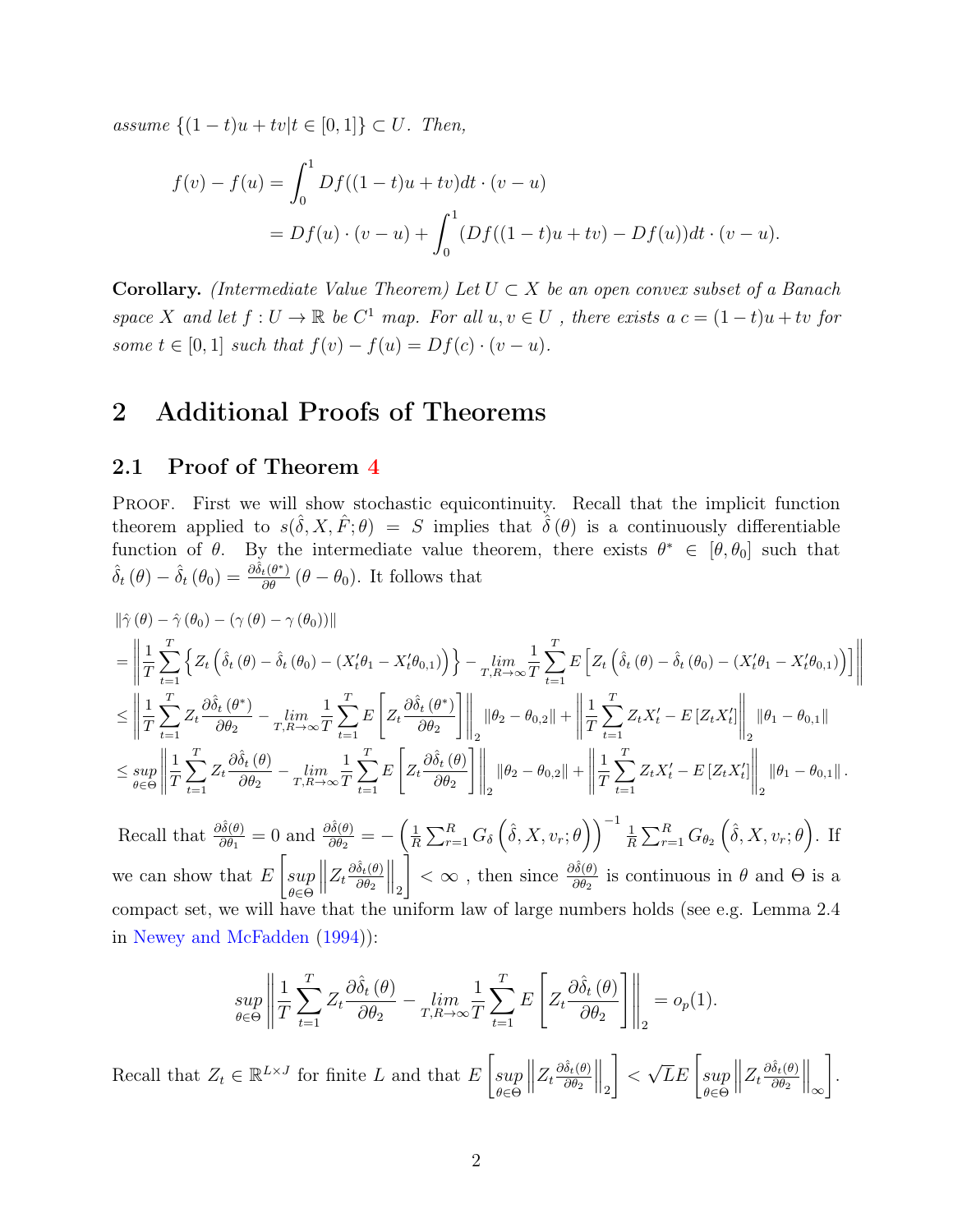<span id="page-2-0"></span>It therefore suffices to show that  $E$  $\sqrt{ }$ sup θ∈Θ  $\begin{array}{c} \begin{array}{c} \begin{array}{c} \begin{array}{c} \end{array}\\ \end{array} \end{array} \end{array}$  $Z_t \frac{\partial \hat{\delta}_t(\theta)}{\partial \theta_2}$  $\partial \theta_2$  $\|_{\infty}$ 1  $< \infty$ . Note that

$$
E\left[\sup_{\theta\in\Theta} \left\| Z_t \frac{\partial \hat{\delta}_t(\theta)}{\partial \theta_2} \right\|_{\infty} \right]
$$
  
\n
$$
\leq E\left[\|Z_t\|_{\infty}\right] + E\left[\sup_{\theta\in\Theta} \left\| \frac{\partial \hat{\delta}_t(\theta)}{\partial \theta_2} \right\|_{\infty} \right]
$$
  
\n
$$
\leq E\left[\|Z_t\|_{\infty}\right] + E\left[\sup_{\theta\in\Theta} \left\| \left(\frac{1}{R} \sum_{r=1}^R \nabla_{\delta} g_t\left(\hat{\delta}_t, X_t, v_r; \theta\right)\right)^{-1} \right\|_{\infty} \sup_{\theta\in\Theta} \left\| \frac{1}{R} \sum_{r=1}^R \nabla_{\theta_2} g_t\left(\hat{\delta}_t, X_t, v_r; \theta\right) \right\|_{\infty} \right].
$$

We showed in lemma [1](#page-0-0) that  $\int \nabla_{\delta} g_t(\delta_t, X_t, v_r; \theta) dF(v_r)$  is strictly diagonally dominant for all  $\theta$ ,  $\delta_t$ ,  $X_t$ , and F, which implies  $\frac{1}{R} \sum_{r=1}^R \nabla_\delta g_t(\delta_t, X_t, v_r; \theta)$  is strictly diagonally dominant for all  $\theta$ ,  $\delta_t$ , and  $X_t$ . The Ahlberg-Nilson-Varah bound [\(Ahlberg and Nilson](#page-10-2) [\(1963\)](#page-10-2); [Varah](#page-10-3)  $(1975)$ ) states that for all  $t = 1...T$ ,

$$
\sup_{\theta \in \Theta} \left\| \left( \frac{1}{R} \sum_{r=1}^{R} \nabla_{\delta} g_t \left( \hat{\delta}_t, X_t, v_r; \theta \right) \right)^{-1} \right\|_{\infty} \leq \sup_{\theta \in \Theta} \frac{1}{\min_{1 \leq i \leq JT} \left( |a_t^{ii}(\theta)| - \sum_{j \neq i} |a_t^{ij}(\theta)| \right)},
$$

where  $a_t^{ij}$  $t_i^{ij}(\theta)$  is the *i*, *j*th element of  $\frac{1}{R} \sum_{r=1}^R \nabla_{\delta} g_t \left( \hat{\delta}_t, X_t, v_r; \theta \right)$ . Since  $a_t^{ij}$  $t^{ij}(\theta) \in (-1,0) \cup (0,1)$ for all  $\theta$ , there exists a constant C such that  $\max_{t=1...T} \sup_{\theta \in \Theta}$ θ∈Θ  $\begin{array}{c} \begin{array}{c} \begin{array}{c} \begin{array}{c} \end{array}\\ \end{array} \end{array} \end{array}$  $\sqrt{1}$  $\frac{1}{R} \sum_{r=1}^{R} \nabla_{\delta} g_t \left( \hat{\delta}_t, X_t, v_r; \theta \right) \right)^{-1} \Bigg\|_{\infty}$  $\lt$  $C$ . Next we show  $E$  $\lceil$ sup θ∈Θ  $\begin{array}{c} \hline \end{array}$ 1  $\frac{1}{R} \sum_{r=1}^{R} \nabla_{\theta_2} g_t \left( \hat{\delta}_t, X_t, v_r; \theta \right) \Big\|_{\infty}$ 1  $<$   $\infty$  by showing that the vector E  $\lceil$ sup θ∈Θ 1  $\frac{1}{R} \sum_{r=1}^{R}$  $\begin{array}{c} \begin{array}{c} \begin{array}{c} \begin{array}{c} \end{array}\\ \end{array} \end{array} \end{array}$  $\partial g_{jt}\big(\hat\delta_t,X_t,v_r;\theta\big)$  $\partial\theta_2$  1  $< \infty$  for all  $j = 1...J$ . Note that for all  $t = 1...T$ ,  $j = 1...J$ , and  $r = 1...R$ 

$$
\sup_{\theta \in \Theta} \left| \frac{\partial g_{jt} \left( \hat{\delta}_t, X_t, v_r; \theta \right)}{\partial \theta_2} \right|
$$
\n
$$
= \sup_{\theta \in \Theta} \left| \frac{exp(\hat{\delta}_{jt} + \mu_{rjt})}{1 + \sum_{k \in \mathcal{N}(t)} exp(\hat{\delta}_{kt} + \mu_{rkt})} \left( \left[ 1, x'_{jt} \right]' \circ v_r - \frac{\sum_{k \in \mathcal{N}(t)} exp(\hat{\delta}_{kt} + \mu_{rkt}) x_{kt} \circ v_r}{1 + \sum_{k \in \mathcal{N}(t)} exp(\hat{\delta}_{kt} + \mu_{rkt})} \right) \right|
$$
\n
$$
\leq \max_{k=1...J} \left| \left[ 1, x'_{kt} \right]' \circ v_r \right| \sup_{\theta \in \Theta} \left| \left( \frac{exp(\hat{\delta}_{jt} + \mu_{rjt})}{1 + \sum_{k \in \mathcal{N}(t)} exp(\hat{\delta}_{kt} + \mu_{rkt})} \right) \left( 1 + \frac{\sum_{k \in \mathcal{N}(t)} exp(\hat{\delta}_{kt} + \mu_{rkt})}{1 + \sum_{k \in \mathcal{N}(t)} exp(\hat{\delta}_{kt} + \mu_{rkt})} \right) \right|
$$
\n
$$
\leq 2 \max_{k=1...J} \left| \left[ 1, x'_{kt} \right]' \circ v_r \right|.
$$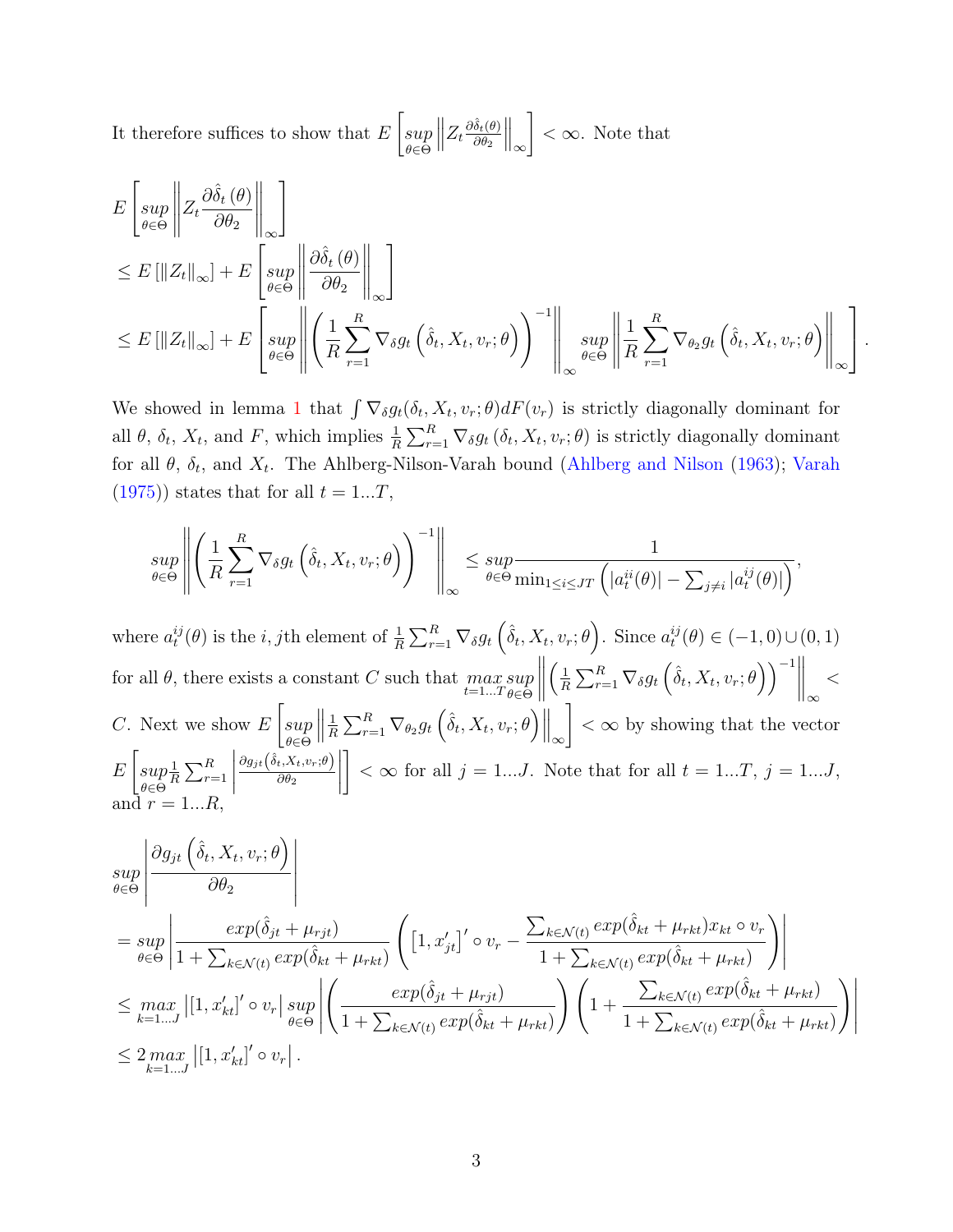Since 
$$
E\left[\max_{j=1...J}\left|\left[1, x'_{jt}\right]'\circ v_r\right|\right] < \infty
$$
 by assumption, 
$$
E\left[\sup_{\theta \in \Theta} \frac{1}{R} \sum_{r=1}^R \left|\frac{\partial g_{jt}(\hat{\delta}_t, X_t, v_r; \theta)}{\partial \theta_2}\right|\right] \leq
$$

$$
E\left[\frac{1}{R} \sum_{r=1}^R \max_{j=1...J} \left|\left[1, x'_{jt}\right]'\circ v_r\right|\right] < \infty
$$
 and 
$$
E\left[\sup_{\theta \in \Theta} \left\|\frac{\partial \hat{\delta}_t(\theta)}{\partial \theta_2}\right\|_{\infty}\right] \leq
$$

$$
CE\left[\sup_{\theta \in \Theta} \left\|\frac{1}{R} \sum_{r=1}^R \nabla_{\theta_2} g_t\left(\hat{\delta}_t, X_t, v_r; \theta\right)\right\|_{\infty}\right] < \infty.
$$
 This combined with 
$$
E\left[\left\|Z_t\right\|_{\infty}\right] < \infty
$$
 implies that 
$$
E\left[\sup_{\theta \in \Theta} \left\|Z_t \frac{\partial \hat{\delta}_t(\theta)}{\partial \theta_2}\right\|_{\infty}\right] < \infty
$$
 which implies that 
$$
E\left[\sup_{\theta \in \Theta} \left\|Z_t \frac{\partial \hat{\delta}_t(\theta)}{\partial \theta_2}\right\|_{2}\right] < \infty.
$$
 It follows that

$$
\sup_{\theta \in \Theta} \left\| \frac{1}{T} \sum_{t=1}^T Z_t \frac{\partial \hat{\delta}_t(\theta)}{\partial \theta_2} - \lim_{T, R \to \infty} \frac{1}{T} \sum_{t=1}^T E\left[ Z_t \frac{\partial \hat{\delta}_t(\theta)}{\partial \theta_2} \right] \right\|_2 = o_p(1).
$$

Additionally, since  $E[\|Z_t X_t'\|_2] < \infty$ , the weak law of large numbers implies that

$$
\left\| \frac{1}{T} \sum_{t=1}^{T} Z_t X_t' - E \left[ Z_t X_t' \right] \right\|_2 = o_p(1).
$$

Therefore, stochastic equicontinuity holds:

$$
\sup_{\|\theta-\theta_0\| \le \kappa_m} \sqrt{m} \|\hat{\gamma}(\theta) - \hat{\gamma}(\theta_0) - (\gamma(\theta) - \gamma(\theta_0))\| / (1 + \sqrt{m} \|\theta - \theta_0\|)
$$
  

$$
\le \sup_{\|\theta-\theta_0\| \le \kappa_m} \|\hat{\gamma}(\theta) - \hat{\gamma}(\theta_0) - (\gamma(\theta) - \gamma(\theta_0))\| / \|\theta - \theta_0\|
$$
  

$$
\le \sup_{\theta \in \Theta} \left\| \frac{1}{T} \sum_{t=1}^T Z_t \frac{\partial \hat{\delta}_t(\theta)}{\partial \theta_2} - \lim_{T, R \to \infty} \frac{1}{T} \sum_{t=1}^T E \left[ Z_t \frac{\partial \hat{\delta}_t(\theta)}{\partial \theta_2} \right] \right\|_2 + \left\| \frac{1}{T} \sum_{t=1}^T Z_t X_t' - E \left[ Z_t X_t' \right] \right\|_2
$$
  
=  $o_p(1).$ 

Using similar arguments, we can show that for all  $\theta', \theta'' \in \Theta$ ,

$$
\begin{aligned} \left\| \hat{\gamma} \left( \theta' \right) - \hat{\gamma} \left( \theta'' \right) \right\| &\leq \sup_{\theta \in \Theta} \left\| \frac{1}{T} \sum_{t=1}^T Z_t \frac{\partial \hat{\delta}_t \left( \theta \right)}{\partial \theta_2} \right\|_2 \left\| \theta_2' - \theta_2'' \right\| + \left\| \frac{1}{T} \sum_{t=1}^T Z_t X_t' \right\|_2 \left\| \theta_1' - \theta_1'' \right\| \\ &\leq B_T \left\| \theta' - \theta'' \right\| \end{aligned}
$$

for 
$$
B_T = \sup_{\theta \in \Theta} \left\| \frac{1}{T} \sum_{t=1}^T Z_t \frac{\partial \hat{\delta}_t(\theta)}{\partial \theta_2} \right\|_2 + \left\| \frac{1}{T} \sum_{t=1}^T Z_t X_t' \right\|_2 \le \frac{1}{T} \sum_{t=1}^T \left( \sup_{\theta \in \Theta} \left\| Z_t \frac{\partial \hat{\delta}_t(\theta)}{\partial \theta_2} \right\|_2 + \left\| Z_t X_t' \right\|_2 \right) = O_p(1)
$$
 since  $E \left[ \sup_{\theta \in \Theta} \left\| Z_t \frac{\partial \hat{\delta}_t(\theta)}{\partial \theta_2} \right\|_2 \right] < \infty$  and  $E \left[ \left\| Z_t X_t' \right\|_2 \right] < \infty$ .  
Since  $\gamma(\theta) = \lim_{T, R \to \infty} \frac{1}{T} \sum_{t=1}^T E \left[ Z_t \left( \hat{\delta}_t(\theta) - X_t' \theta_1 \right) \right]$  is continuous in  $\theta$ ,  $\Theta$  is a compact set,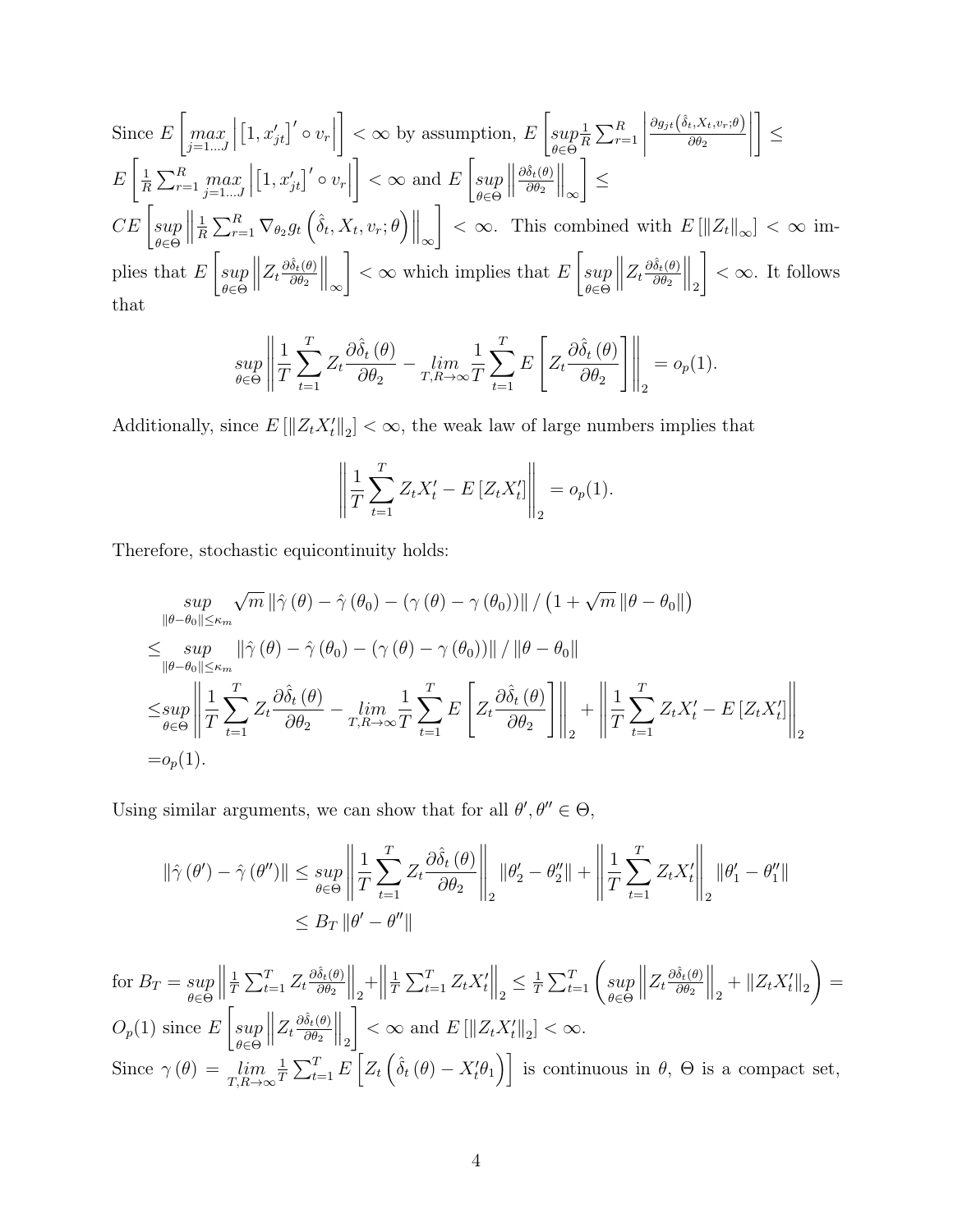<span id="page-4-0"></span>and  $\|\hat{\gamma}(\theta) - \gamma(\theta)\| \stackrel{p}{\to} 0$  for each  $\theta$ , Lemma 2.9 in [Newey and McFadden](#page-10-1) [\(1994\)](#page-10-1) implies that

$$
\sup_{\theta \in \Theta} \|\hat{\gamma}(\theta) - \gamma(\theta)\| \xrightarrow{p} 0.
$$

Е

2.2 Proof of Theorem [7](#page-0-0)

PROOF. Recall that

$$
\frac{\partial \hat{\delta}(\theta)}{\partial \theta_2} = -\left(\frac{1}{R}\sum_{r=1}^R G_{\delta}\left(\hat{\delta}, X, v_r; \theta\right)\right)^{-1} \frac{1}{R}\sum_{r=1}^R G_{\theta_2}\left(\hat{\delta}, X, v_r; \theta\right).
$$

We showed in theorem  $4$  that  $E$  $\lceil$ sup θ∈Θ  $\bigg\}$  $Z_t \frac{\partial \hat{\delta}_t(\theta)}{\partial \theta_2}$  $\partial\theta_2$  $\big\|_2$  $\left\{\n\prec \infty$ . Since  $\hat{\theta} \stackrel{p}{\rightarrow} \theta_0$  and  $\frac{\partial \hat{\delta}(\theta)}{\partial \theta_2}$  is continuous in  $\theta$ , by Lemma 4.3 of [Newey and McFadden](#page-10-1) [\(1994\)](#page-10-1) and the weak law of large numbers,

$$
\hat{\Gamma} = \left[ \left. -\frac{1}{T} \sum_{t=1}^{T} Z_t X_t', \left. \frac{1}{T} \sum_{t=1}^{T} Z_t \left. \frac{\partial \hat{\delta}_t(\theta)}{\partial \theta_2} \right|_{\hat{\theta}} \right. \right] \xrightarrow{\mathcal{P}} \left[ \left. -E \left[ Z_t X_t' \right], \left. \lim_{T, R \to \infty} \frac{1}{T} \sum_{t=1}^{T} E \left[ Z_t \left. \frac{\partial \hat{\delta}_t(\theta)}{\partial \theta_2} \right|_{\theta_0} \right] \right. \right].
$$

Since we also assumed  $E\|Z_tX_t'\|_2 < \infty$  and  $Z_t\left(\hat{\delta}_t(\theta) - X_t'\theta_1\right)$  is integrable for  $\theta$  in a neighborhood of  $\theta_0$ , we can interchange differentiation and expectation so that  $plim\hat{\Gamma} = \Gamma$ . Furthermore,  $W_T = \hat{\Sigma}^{-1} \stackrel{p}{\rightarrow} W = \Sigma^{-1}$ . Therefore,  $\hat{\Gamma}' W_T \hat{\Gamma} \stackrel{p}{\rightarrow} \Gamma' W \Gamma$ .

To show that 
$$
\hat{\Omega} \stackrel{p}{\rightarrow} \Omega
$$
, note that since  $\hat{\delta} \left( \hat{\theta}_2 \right) \stackrel{p}{\rightarrow} \delta_0$ ,  $\hat{\theta} \stackrel{p}{\rightarrow} \theta_0$ , and there exists  $\kappa_m \downarrow 0$  such that  $E\left[\sup_{\|\theta-\theta_0\| \leq \kappa_m} \left\| Z_t \left( \hat{\delta}_t \left( \theta \right) - X_t' \theta_1 \right) \right\| \right] < \infty$ , by Lemma 4.3 of Newey and McFadden (1994),

$$
\frac{1}{T} \sum_{t=1}^T \left( Z_t \left( \hat{\delta}_t \left( \hat{\theta}_2 \right) - X_t' \hat{\theta}_1 \right) \right) \left( Z_t \left( \hat{\delta}_t \left( \hat{\theta}_2 \right) - X_t' \hat{\theta}_1 \right) \right)' - E \left[ \left( Z_t \left( \delta_{0t} - X_t' \theta_{0,1} \right) \right) \left( Z_t \left( \delta_{0t} - X_t' \theta_{0,1} \right) \right)' \right] \xrightarrow{p} 0.
$$

To show that  $\hat{\Sigma}_h \stackrel{p}{\rightarrow} \Sigma_h$ , we first show that  $\max_{r=1...R}$  $\begin{array}{c} \begin{array}{c} \begin{array}{c} \begin{array}{c} \end{array}\\ \end{array} \end{array} \end{array}$  $\hat{h}\left(v_r;\hat{\theta}\right) - \tilde{h}\left(v_r;\theta_0\right)\Big\|_{\infty} \stackrel{p}{\rightarrow} 0$ , where

$$
\hat{h}(v_r; \hat{\theta}) = -\frac{1}{T} \sum_{t=1}^T Z_t \left( \frac{1}{R} \sum_{r'=1}^R \nabla_{\delta} g_t(\hat{\delta}_t, X_t, v_{r'}; \hat{\theta}) \right)^{-1} \left( g_t(\hat{\delta}_t, X_t, v_r; \hat{\theta}) - \frac{1}{R} \sum_{r=1}^R g_t(\hat{\delta}_t, X_t, v_r; \hat{\theta}) \right) \n\tilde{h}(v_r; \theta_0) = -\frac{1}{T} \sum_{t=1}^T Z_t \left( \int \nabla_{\delta} g_t(\delta_{0t}, X_t, v; \theta_0) dF_0(v) \right)^{-1} \left( g_t(\delta_{0t}, X_t, v_r; \theta_0) - E_v[g_t(\delta_{0t}, X_t, v; \theta_0)] \right).
$$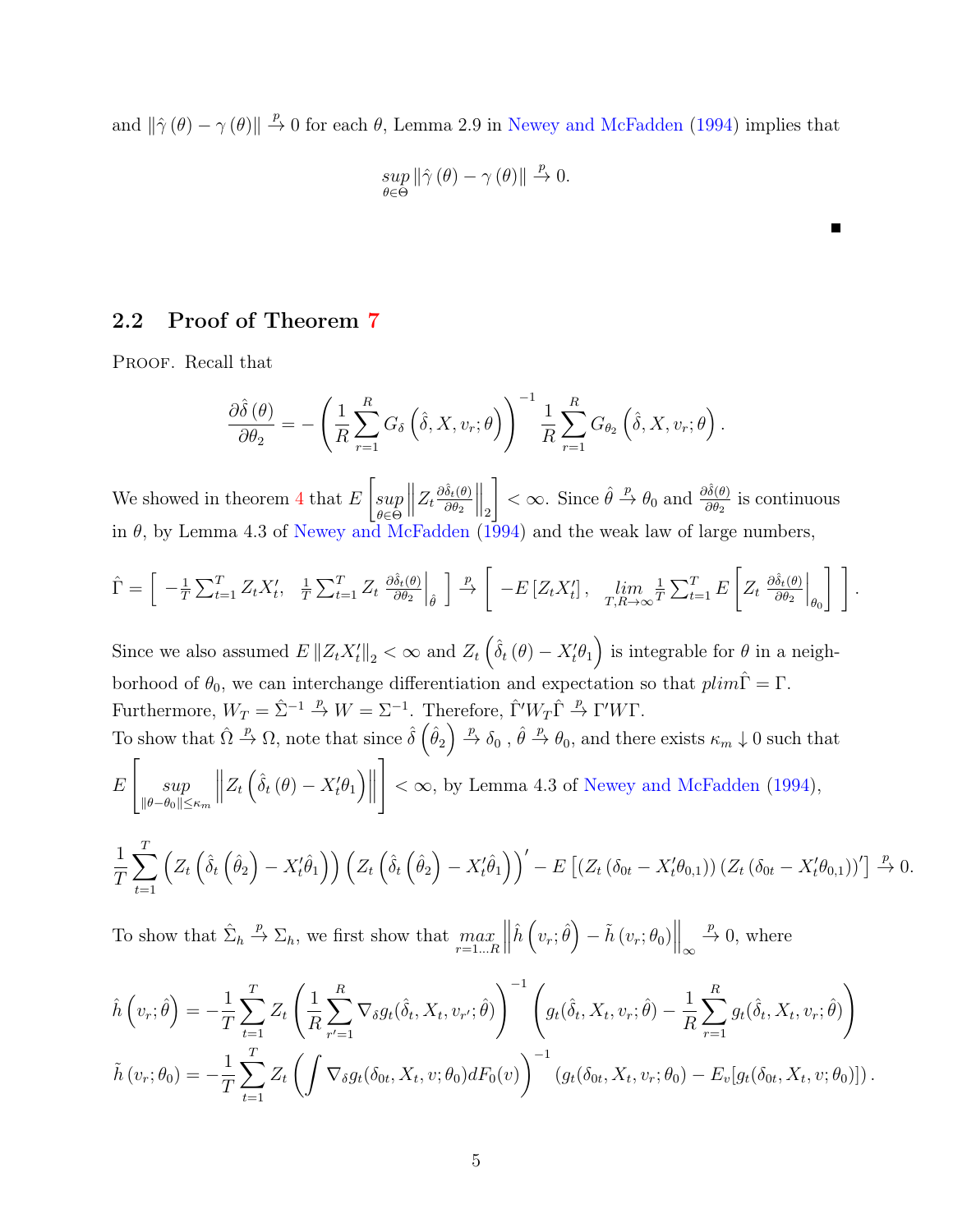<span id="page-5-0"></span>Note that for all  $t = 1...T$ ,  $\nabla_{\delta} g_t(\delta_t, X_t, v_r; \theta)$  is continuous in  $\delta_t$  and  $\theta$ , and  $\nabla_{\delta} g_t(\delta_t, X_t, v_r; \theta) \in$  $(-1,0) \cup (0,1)$  for all  $\delta_t$ ,  $X_t$ ,  $v_r$ , and  $\theta$ . Since  $\hat{\theta} \stackrel{p}{\rightarrow} \theta_0$  and  $\hat{\delta}(\hat{\theta}_2) \stackrel{p}{\rightarrow} \delta_0$ , by Lemma 4.3 of [Newey and McFadden](#page-10-1) [\(1994\)](#page-10-1),

$$
\max_{t=1...T} \left\| \frac{1}{R} \sum_{r=1}^R \nabla_{\delta} g_t(\hat{\delta}_t, X_t, v_r; \hat{\theta}) - \int \nabla_{\delta} g_t(\delta_{0t}, X_t, v_r; \theta_0) dF_0(v_r) \right\|_{\infty} \stackrel{p}{\to} 0.
$$

By the Continuous Mapping Theorem,

$$
\max_{t=1...T} \left\| \left( \frac{1}{R} \sum_{r=1}^{R} \nabla_{\delta} g_t(\hat{\delta}_t, X_t, v_r; \hat{\theta}) \right)^{-1} - \left( \int \nabla_{\delta} g_t(\delta_{0t}, X_t, v; \theta_0) dF_0(v) \right)^{-1} \right\|_{\infty} \stackrel{p}{\to} 0.
$$

Similarly, note that for all  $t = 1...T$ ,  $g_t(\delta_t, X_t, v_r; \theta)$  is continuous in  $\delta_t$  and  $\theta$ , and  $g_t(\delta_t, X_t, v_r; \theta) \in$  $(0, 1)$  for all  $\delta_t$ ,  $X_t$ ,  $v_r$ , and  $\theta$ . Since  $\hat{\theta} \stackrel{p}{\rightarrow} \theta_0$  and  $\hat{\delta}(\hat{\theta}_2) \stackrel{p}{\rightarrow} \delta_0$ , by Lemma 4.3 of [Newey and](#page-10-1) [McFadden](#page-10-1) [\(1994\)](#page-10-1),

$$
\max_{t=1...T} \left\| \frac{1}{R} \sum_{r=1}^{R} g_t \left( \hat{\delta}_t, X_t, v_r; \hat{\theta} \right) - E_v \left[ g_t \left( \delta_{0t}, X_t, v; \theta_0 \right) \right] \right\|_{\infty} \stackrel{p}{\to} 0.
$$

Note that the Ahlberg-Nilson-Varah [\(Ahlberg and Nilson](#page-10-2) [\(1963\)](#page-10-2); [Varah](#page-10-3) [\(1975\)](#page-10-3)) bound on the strictly diagonally dominant matrices  $\int \nabla_{\delta} g_t(\delta_{0t}, X_t, v_r; \theta_0) dF(v_r)$  implies that there exists a constant C such that

$$
\max_{t=1...T}\left\|\left(\int \nabla_{\delta}g_t\left(\delta_{0t}, X_t, v_r; \theta_0\right)dF_0\left(v_r\right)\right)^{-1}\right\|_{\infty} < C.
$$

Also, since  $g_t(\delta_t, X_t, v_r; \theta) \in (0, 1)$  for all  $\delta_t, X_t, v_r$ , and  $\theta$ , there exists B such that

$$
\max_{t=1...Tr=1...R} \left\| g_t \left( \hat{\delta}_t, X_t, v_r; \hat{\theta} \right) - \frac{1}{R} \sum_{r'=1}^R g_t \left( \hat{\delta}_t, X_t, v_{r'}; \hat{\theta} \right) \right\|_{\infty} < B.
$$

We assumed in theorem [4](#page-0-0) that  $E \|Z_t\|_{\infty} < \infty$ , which implies that  $||Z_t||_{\infty} = O_p(1)$ . Furthermore, we assumed

$$
\max_{r=1...Rt=1...T} \left\| g_t \left( \hat{\delta}_t, X_t, v_r; \hat{\theta} \right) - g_t \left( \delta_{0t}, X_t, v_r; \theta_0 \right) \right\|_{\infty} \stackrel{p}{\to} 0.
$$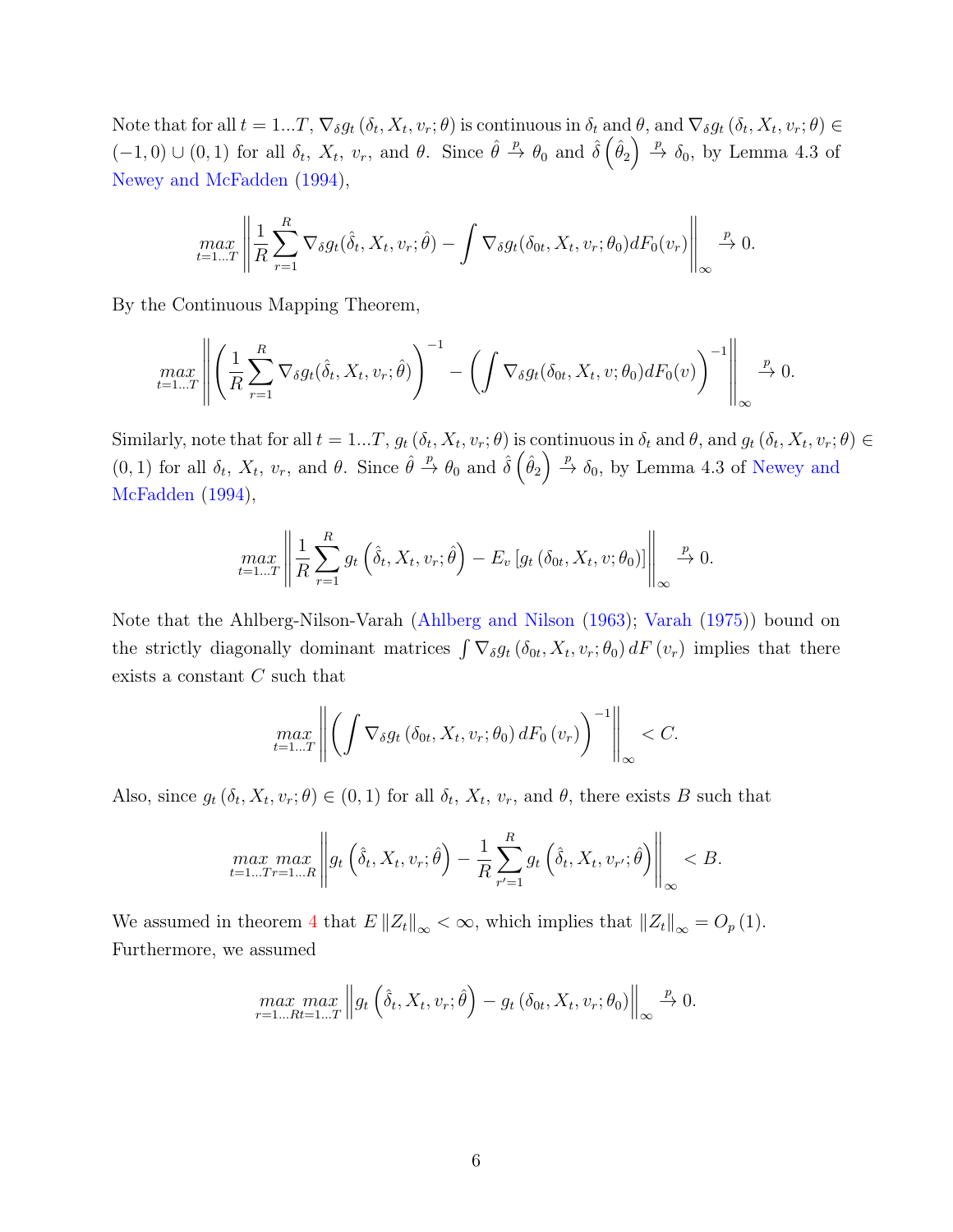Therefore,

$$
\begin{split} &\max_{r=1...R} \left\| \hat{h}\left(v_r;\hat{\theta}\right) - \hat{h}\left(v_r;\theta_0\right) \right\|_{\infty} \\ \leq &\max_{r=1...R} \left\| \frac{1}{T} \sum_{t=1}^{T} Z_t \left( \left( \frac{1}{R} \sum_{r'=1}^{R} \nabla_{\delta} g_t \left( \hat{\delta}_t, X_t, v_r ; \hat{\theta} \right) \right)^{-1} - \left( \int \nabla_{\delta} g_t \left( \delta_{0t}, X_t, v_r ; \theta_0 \right) dF_0 \left( v_r \right) \right)^{-1} \right) \\ &\qquad \qquad + \max_{r=1...R} \left\| \frac{1}{T} \sum_{t=1}^{T} Z_t \left( \int \nabla_{\delta} g_t \left( \delta_{0t}, X_t, v_r ; \hat{\theta} \right) dF_0 \left( v_r \right) \right)^{-1} \left( g_t \left( \hat{\delta}_t, X_t, v_r ; \hat{\theta} \right) - g_t \left( \delta_{0t}, X_t, v_r ; \theta_0 \right) \right) \right\|_{\infty} \\ &+ \left\| \frac{1}{T} \sum_{t=1}^{T} Z_t \left( \int \nabla_{\delta} g_t \left( \delta_{0t}, X_t, v_r ; \theta_0 \right) dF_0 \left( v_r \right) \right)^{-1} \left( g_t \left( \hat{\delta}_t, X_t, v_r ; \hat{\theta} \right) - g_t \left( \delta_{0t}, X_t, v_r ; \theta_0 \right) \right) \right\|_{\infty} \\ \leq &\max_{r=1...R+L} \max_{r=1} \left\| Z_t \left( \left( \frac{1}{R} \sum_{r'=1}^{R} \nabla_{\delta} g_t \left( \hat{\delta}_t, X_t, v_r ; \hat{\theta} \right) \right)^{-1} - \left( \int \nabla_{\delta} g_t \left( \delta_{0t}, X_t, v_r ; \hat{\theta} \right) dF_0 \left( v_r \right) \right)^{-1} \right) \\ &\qquad \qquad \left( g_t \left( \hat{\delta}_t, X_t, v_r ; \hat{\theta} \right) - \frac{1}{R} \sum_{r'=1}^{R} g_t \left( \hat{\delta}_t, X_t, v_r ; \hat{\theta} \right
$$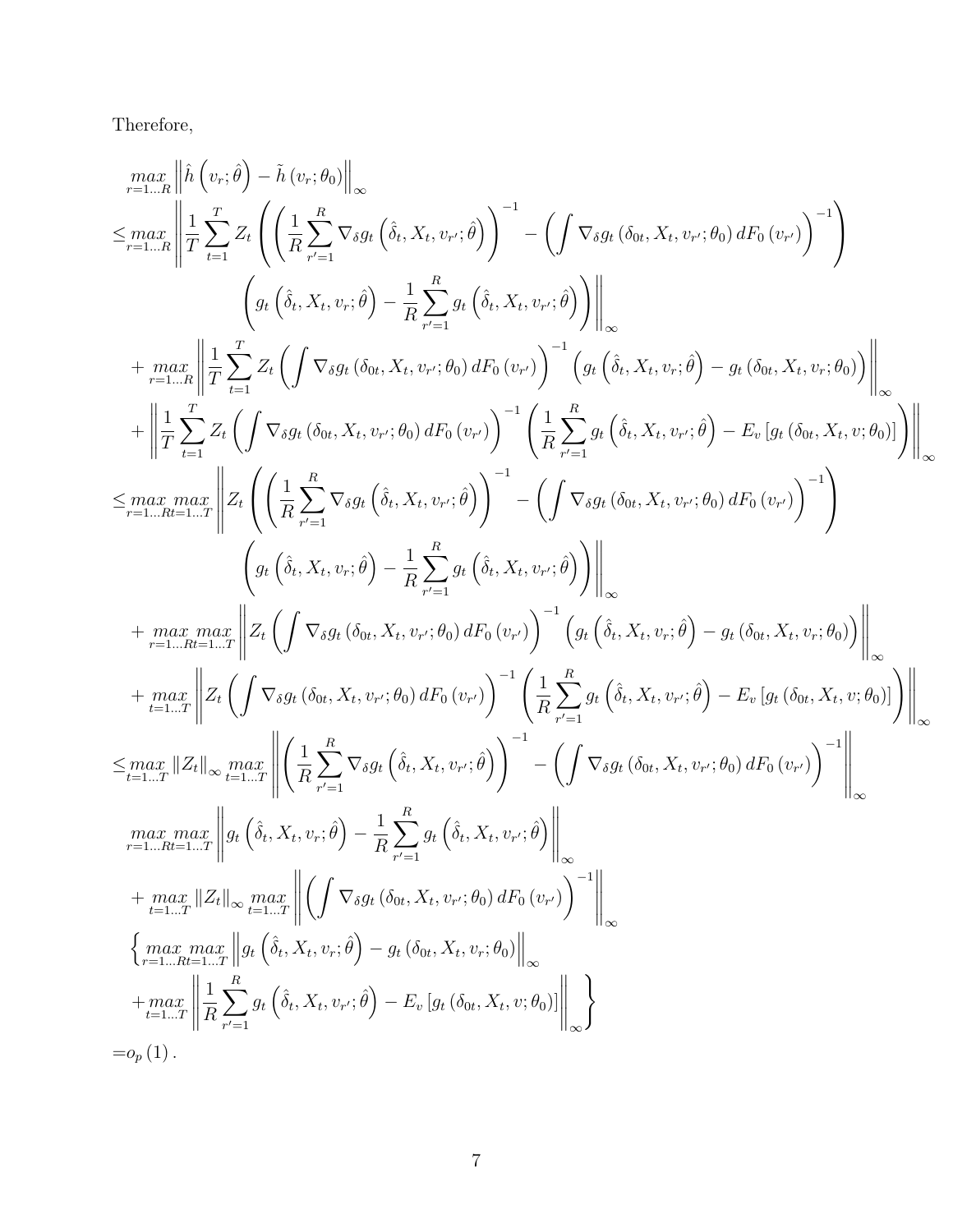<span id="page-7-0"></span>Then it follows that

$$
\hat{\Sigma}_{h} = \frac{1}{R} \sum_{r=1}^{R} \hat{h} (v_{r}; \hat{\theta}) \hat{h} (v_{r}; \hat{\theta})'
$$
\n
$$
= \frac{1}{R} \sum_{r=1}^{R} (\tilde{h} (v_{r}; \theta_{0}) + o_{p}(1)) (\tilde{h} (v_{r}; \theta_{0}) + o_{p}(1))'
$$
\n
$$
= \frac{1}{R} \sum_{r=1}^{R} \tilde{h} (v_{r}; \theta_{0}) \tilde{h} (v_{r}; \theta_{0})' + o_{p}(1).
$$

Note that  $\frac{1}{R} \sum_{r=1}^{R} \tilde{h}(v_r; \theta_0) \tilde{h}(v_r; \theta_0)'$  is a two-sample V-statistic, which is known to satisfy a weak law of large numbers (see e.g. [van der Vaart](#page-10-4) [\(1998\)](#page-10-4)). Therefore, for  $k(\delta_{0t}, X_t, v_r; \theta_0) =$  $-Z_t \left( \int \nabla_{\delta} g_t(\delta_{0t}, X_t, v; \theta_0) dF_0(v) \right)^{-1} \left( g_t(\delta_{0t}, X_t, v_r; \theta_0) - E_v[g_t(\delta_{0t}, X_t, v; \theta_0)] \right),$ 

$$
\frac{1}{R} \sum_{r=1}^{R} \tilde{h} \left( v_r; \theta_0 \right) \tilde{h} \left( v_r; \theta_0 \right)' \stackrel{p}{\rightarrow} E \left[ k \left( \delta_{0t}, X_t, v_r; \theta_0 \right) k \left( \delta_{0t}, X_t, v_r; \theta_0 \right)' \right] = \Sigma_h.
$$

We have shown that  $\hat{\Sigma} = min(1, \frac{R}{T})$  $\left(\frac{R}{T}\right)\hat{\Omega}+\min\left(1,\frac{T}{R}\right)$  $\frac{T}{R}$ )  $\hat{\Sigma}_h \stackrel{p}{\rightarrow} \Sigma = (1 \wedge k)\Omega + (1 \wedge 1/k)\Sigma_h.$ Therefore,

$$
\widehat{AsyVar} \left[ \hat{\theta} \right] = \left( \hat{\Gamma}' W_T \hat{\Gamma} \right)^{-1} \hat{\Gamma}' W_T \hat{\Sigma} W_T \hat{\Gamma} \left( \hat{\Gamma}' W_T \hat{\Gamma} \right)^{-1} \stackrel{p}{\rightarrow} \left( \Gamma' W \Gamma \right)^{-1} \Gamma' W \Sigma W \Gamma \left( \Gamma' W \Gamma \right)^{-1}.
$$

## 3 Comparison with [Freyberger](#page-10-0) [\(2015\)](#page-10-0)

We reproduce the formulas for  $\Phi_1$  and  $\Phi_2$  in [Freyberger](#page-10-0) [\(2015\)](#page-10-0) and compare them to our  $\Omega$ and  $\Sigma_h$ . In the following expressions, we reproduce [Freyberger](#page-10-0) [\(2015\)](#page-10-0)'s notation under the assumption of overlapping simulation draws:  $v_{rt} = v_r$  for all t. First note that [Freyberger](#page-10-0)  $(2015)$  uses  $\nu_{jt}$  when defining the market shares while we use  $g_{jt}$ .

$$
\nu_{jt}(\theta, x_t, \xi_t, v_r) = \frac{\exp(X'_{jt}\theta_1 + \xi_{jt} + \mu_{rjt})}{1 + \sum_{k \in \mathcal{N}(t)} \exp(X'_{kt}\theta_1 + \xi_{jt} + \mu_{rkt})} = g_{jt}(\delta_t, X_t, v_r; \theta)
$$

$$
\sigma_t(\theta, x_t, \xi_t, P_t) = \int \nu_t(\theta, x_t, \xi_t, v) dP_t(v) = \int g_t(\delta_t, X_t, v; \theta) dF(v).
$$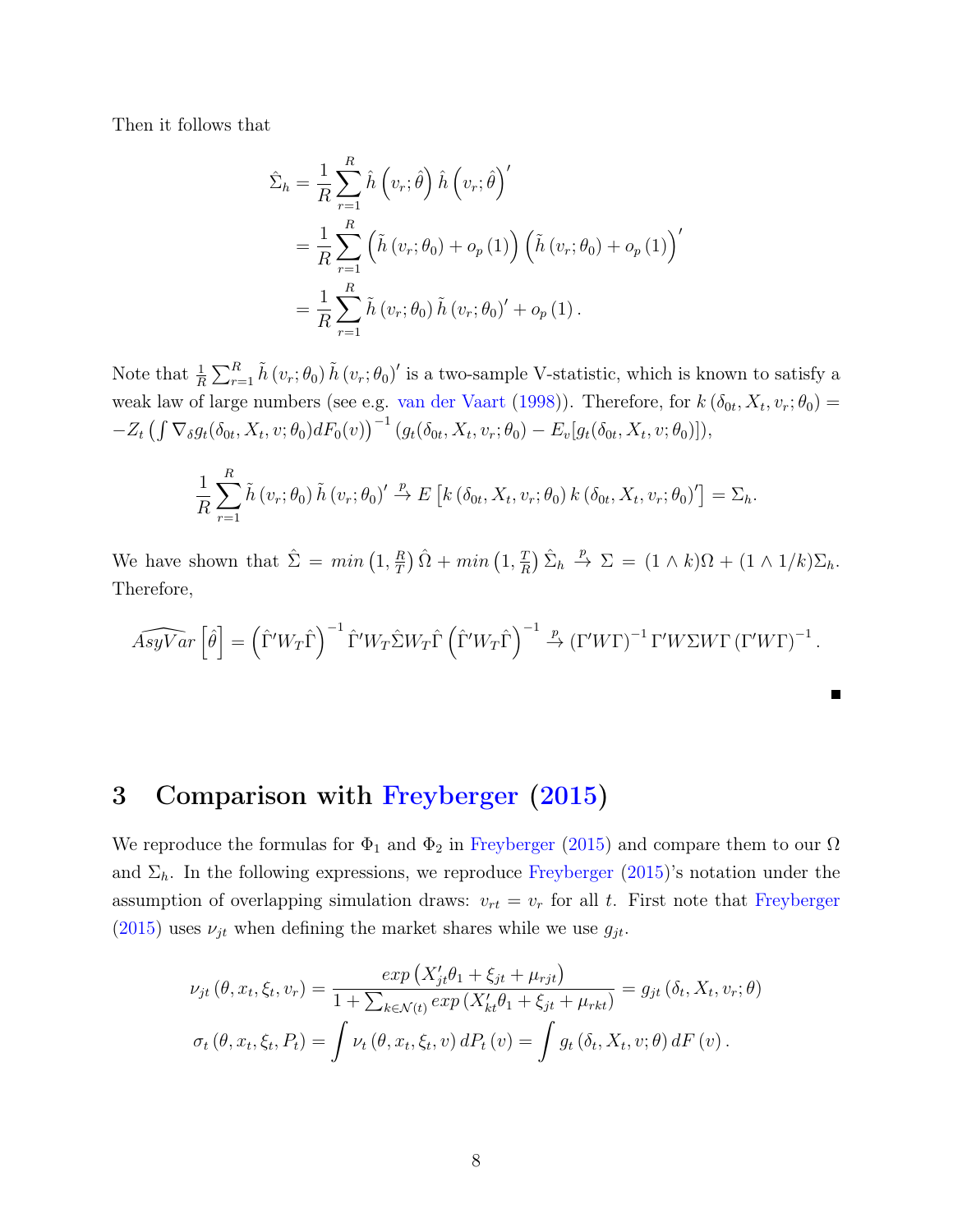<span id="page-8-0"></span>[Freyberger](#page-10-0) [\(2015\)](#page-10-0) defines  $H_{0t}$  as the Jacobian matrix of the true market shares with respect to  $\xi_t$ , which is the same as our Jacobian matrix of the true market shares with respect to  $\delta_t = X_t' \theta_1 + \xi_t.$ 

$$
H_{0t} = \frac{\partial \sigma_t (\theta_0, \xi_t (\theta_0, P_{0t}), P_{0t})}{\partial \xi} = \int \nabla_{\delta} g_t (\delta_{0t}, X_t, v_r; \theta_0) dF_0 (v_r).
$$

[Freyberger](#page-10-0) [\(2015\)](#page-10-0) also defines

$$
\epsilon_{0rt} = \nu_t (\theta_0, x_t, \xi_t (\theta_0, P_{0t}, s_t), v_r) - \int \nu_t (\theta_0, x_t, \xi_t (\theta_0, P_{0t}, s_t), v) dP_{0t} (v).
$$

[Freyberger](#page-10-0) [\(2015\)](#page-10-0) uses  $z_t \in \mathbb{R}^{J \times p}$  to denote the matrix of instruments for market t while we use  $Z_t \in \mathbb{R}^{p \times J}$ . His expression for  $\Phi_1$  coincides with our  $\Omega$  under our assumption that the data are i.i.d. across markets.

$$
\Phi_{1} = \lim_{T \to \infty} E\left[\frac{1}{T} \sum_{t=1}^{T} z_{t}' \xi_{t} (\theta_{0}, P_{0t}, s_{t}) \xi_{t} (\theta_{0}, P_{0t}, s_{t})' z_{t}\right]
$$
\n
$$
= \lim_{T \to \infty} E\left[\frac{1}{T} \sum_{t=1}^{T} Z_{t} (\delta_{0t} - X_{t}' \theta_{01}) (\delta_{0t} - X_{t}' \theta_{01})' Z_{t}'\right]
$$
\n
$$
= E\left[Z_{t} (\delta_{0t} - X_{t}' \theta_{01}) (\delta_{0t} - X_{t}' \theta_{01})' Z_{t}'\right] = \Omega.
$$

[Freyberger](#page-10-0) [\(2015\)](#page-10-0)'s  $\Phi_2$  is not exactly the same as our  $\Sigma_h$ , but only differs by a  $o(1)$  term. To see this, note that  $\Phi_2 = \lim_{T \to \infty}$ 1  $\frac{1}{T} \sum_{t=1}^{T} Var \left[ z_t' H_{0t}^{-1} \epsilon_{0rt} \right]$  can be rewritten using the fact that  $v_r$  are i.i.d. as  $\lim_{T \to \infty} Var\left[\frac{1}{T^2}\right]$  $\frac{1}{TR} \sum_{t=1}^{T} \sum_{r=1}^{R} q(Z_t, X_t, v_r; \theta_0, \delta_{0t})\Big]$ , where

$$
q(Z_t, X_t, v_r; \theta_0, \delta_{0t}) = -Z_t \left( \int \nabla_{\delta} g_t \left( \delta_{0t}, X_t, v; \theta_0 \right) dF_0 \left( v \right) \right)^{-1} \left( g_t \left( \delta_{0t}, X_t, v_r; \theta_0 \right) - \int g_t \left( \delta_{0t}, X_t, v_r; \theta_0 \right) dF_0 \left( v_r \right) \right).
$$

Recall that  $\frac{1}{TR} \sum_{t=1}^T \sum_{r=1}^R q(Z_t, X_t, v_r; \theta_0, \delta_{0t})$  is a two-sample U-statistic whose decomposition is

$$
\frac{1}{TR} \sum_{t=1}^{T} \sum_{r=1}^{R} q(Z_t, X_t, v_r; \theta_0, \delta_{0t}) = \frac{1}{R} \sum_{r=1}^{R} h(v_r; \theta_0) + o_p(1).
$$

$$
h(v_r; \theta_0) = -\int \left\{ Z_t \left( \int \nabla_{\delta} g_t \left( \delta_{0t}, X_t, v; \theta_0 \right) dF_0 \left( v \right) \right)^{-1} \left( g_t \left( \delta_{0t}, X_t, v_r; \theta_0 \right) - \int g_t \left( \delta_{0t}, X_t, v_r; \theta_0 \right) dF_0 \left( v_r \right) \right) \right\} dP \left( Z_t, X_t, \xi_t \right).
$$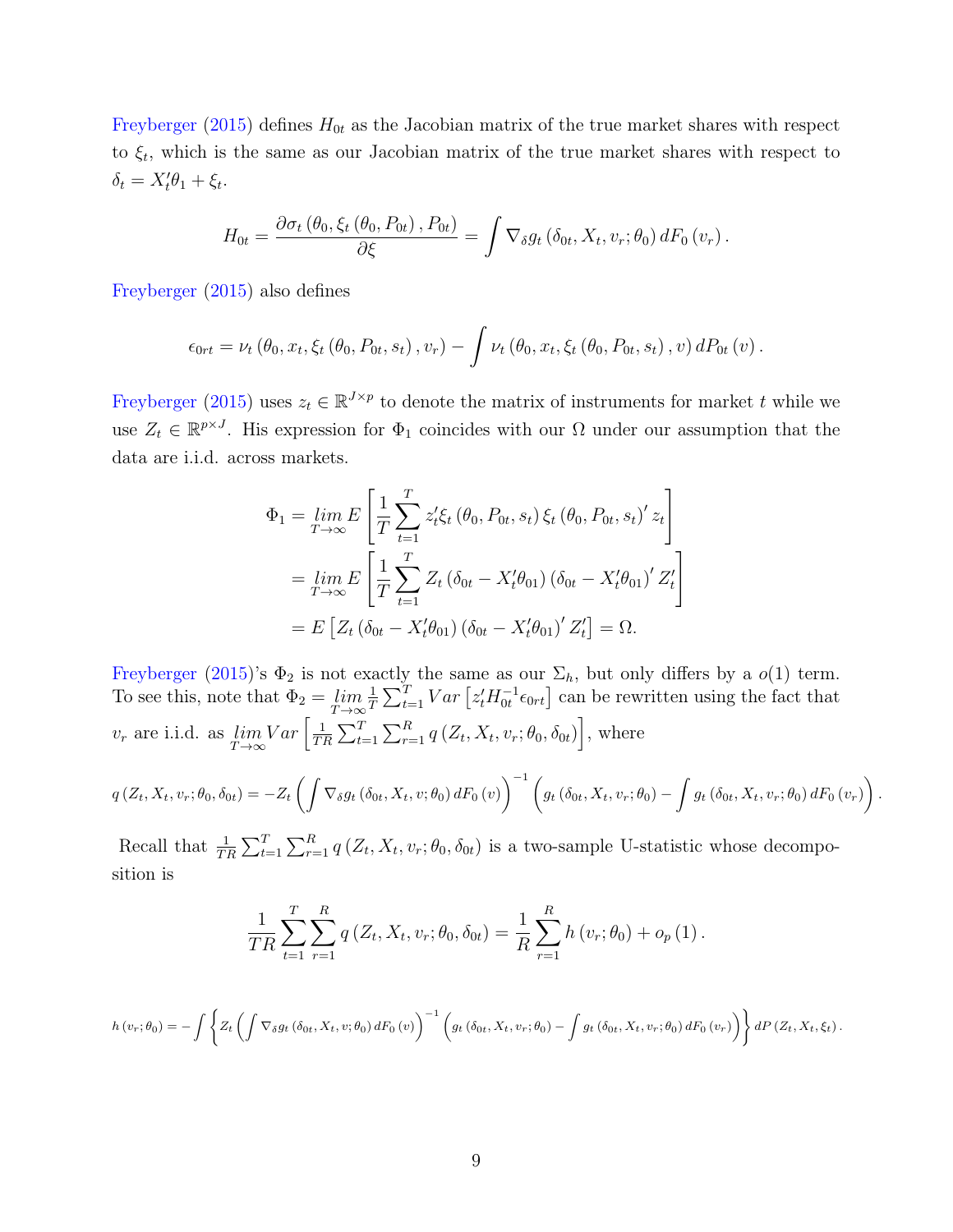<span id="page-9-0"></span>It follows that  $\Phi_2 = \lim_{T \to \infty} Var[h(v_r; \theta_0) + o_p(1)] = \Sigma_h + o(1)$ . Next we explain why  $\hat{\Phi}_1 = \hat{\Omega}$ and  $\hat{\Phi}_2 = \hat{\Sigma}_h$ . Note that

$$
\hat{H}_t = \frac{\partial \sigma_t \left( \hat{\theta}, x_t, \hat{\xi}_t, P_{rt} \right)}{\partial \xi} = \frac{1}{R} \sum_{r=1}^R diag \left( \nu_t \left( \hat{\theta}, x_t, \hat{\xi}_t, v_r \right) \right) - \nu_t \left( \hat{\theta}, x_t, \hat{\xi}_t, v_r \right) \nu_t \left( \hat{\theta}, x_t, \hat{\xi}_t, v_r \right)'
$$
\n
$$
= \frac{1}{R} \sum_{r'=1}^R \nabla_{\delta} g_t \left( \hat{\delta}_t, X_t, v_{r'}; \hat{\theta} \right).
$$

$$
\bar{\nu}_t \left( \hat{\theta}, x_t, \hat{\xi}_t, v_r \right) = \nu_t \left( \hat{\theta}, x_t, \hat{\xi}_t, v_r \right) - \sigma_t \left( \hat{\theta}, x_t, \hat{\xi}_t, P_{rt} \right)
$$
\n
$$
= g_t \left( \hat{\delta}_t, X_t, v_r; \hat{\theta} \right) - \frac{1}{R} \sum_{r'=1}^R g_t \left( \hat{\delta}_t, X_t, v_{r'}; \hat{\theta} \right)
$$

.

It follows that

$$
\hat{\Phi}_1 = \frac{1}{T} \sum_{t=1}^T z_t' \hat{\xi}_t \hat{\xi}_t' z_t = \frac{1}{T} \sum_{t=1}^T Z_t \left( \hat{\delta}_t - X_t' \hat{\theta}_1 \right) \left( \hat{\delta}_t - X_t' \hat{\theta}_1 \right)' Z_t' = \hat{\Omega}.
$$
  
\n
$$
\hat{\Phi}_2 = \frac{1}{RT} \sum_{r=1}^R \sum_{t=1}^T z_t' \hat{H}_t^{-1} \bar{\nu}_t \left( \hat{\theta}, x_t, \hat{\xi}_t, v_r \right) \bar{\nu}_t \left( \hat{\theta}, x_t, \hat{\xi}_t, v_r \right)' \left( \hat{H}_t^{-1} \right)' z_t
$$
  
\n
$$
= \frac{1}{R} \sum_{r=1}^R \hat{h} \left( v_r; \hat{\theta} \right) \hat{h} \left( v_r; \hat{\theta} \right)' = \hat{\Sigma}_h.
$$

$$
\hat{h}\left(v_r;\hat{\theta}\right) = -\frac{1}{T}\sum_{t=1}^T Z_t \left(\frac{1}{R}\sum_{r'=1}^R \nabla_{\delta}g_t\left(\hat{\delta}_t,X_t,v_{r'};\hat{\theta}\right)\right)^{-1} \left(g_t\left(\hat{\delta}_t,X_t,v_r;\hat{\theta}\right) - \frac{1}{R}\sum_{r'=1}^R g_t\left(\hat{\delta}_t,X_t,v_{r'};\hat{\theta}\right)\right).
$$

We can also show that our standard errors are the same as [Freyberger](#page-10-0)  $(2015)$ 's standard errors. Our estimate of the finite sample variance of  $\hat{\theta}$  is  $\frac{1}{m}\left(\hat{\Gamma}'W_T\hat{\Gamma}\right)^{-1}\hat{\Gamma}'W_T\hat{\Sigma}W_T\hat{\Gamma}\left(\hat{\Gamma}'W_T\hat{\Gamma}\right)^{-1}$ where

$$
\frac{1}{m}\hat{\Sigma} = \frac{1}{m}min\left(1, \frac{R}{T}\right)\hat{\Omega} + \frac{1}{m}min\left(1, \frac{T}{R}\right)\hat{\Sigma}_h
$$

$$
= \frac{1}{T}\hat{\Omega} + \frac{1}{R}\hat{\Sigma}_h
$$

$$
= \frac{1}{T}\left(\hat{\Phi}_1 + \frac{T}{R}\hat{\Phi}_2\right).
$$